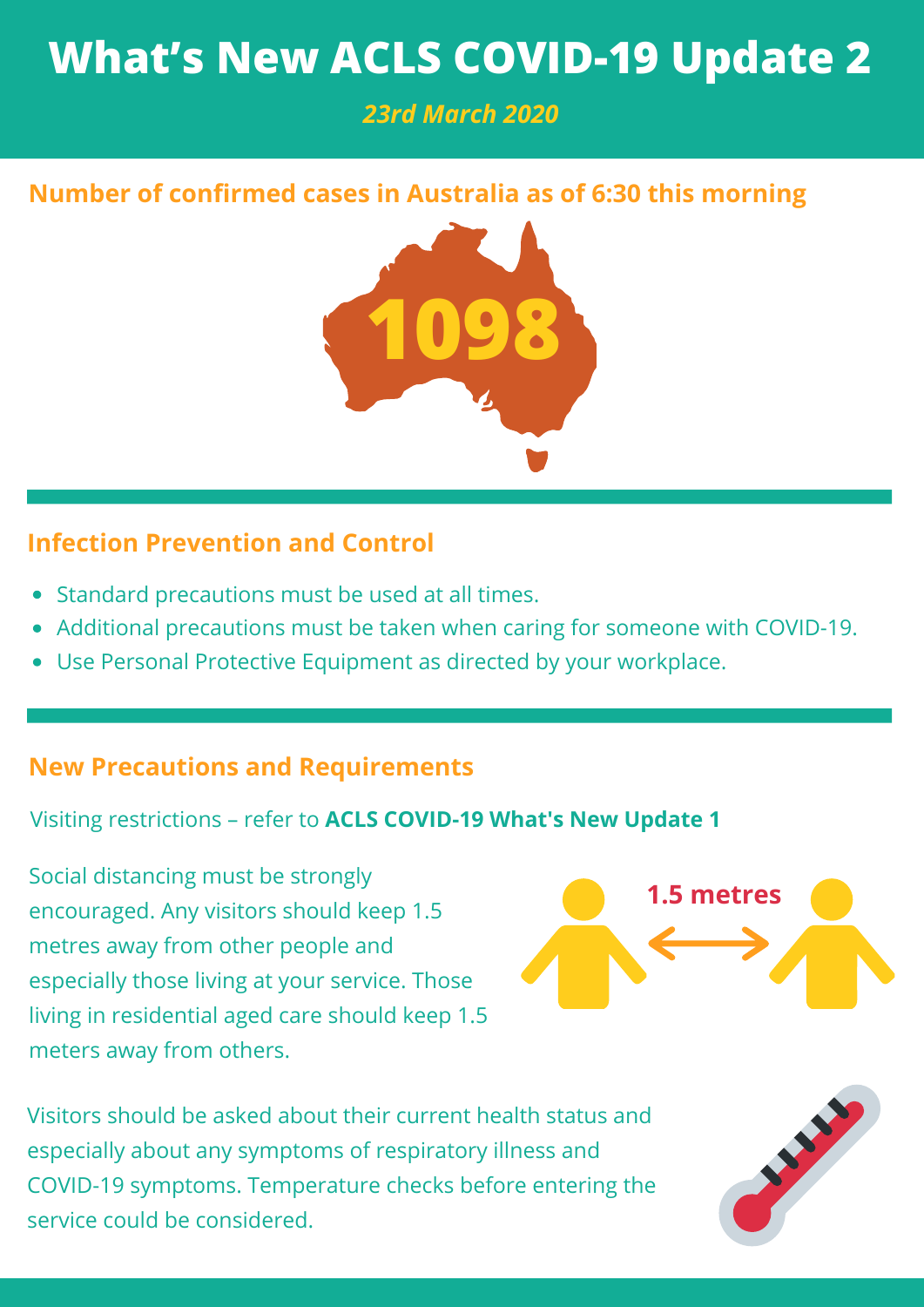## **Admissions and Transfers**

There are now restrictions of new people coming to live in residential aged care and for people coming back from the community or other health care settings (for example hospital).

Guidelines include testing and medical assessment. Constant checking and then reporting must be done if there is any indication the person is unwell.

Strict infection prevention practices and additional precautions where appropriate should be implemented.

No new people (consumers) with COVID-19 compatible symptoms will be allowed.

## **Current general measures to reduce the rate of transmission**



#### **Hand Hygiene**

You should wash your hands for a minimum of *20 seconds.* Wash all parts of your hands with soap and water. Dry your hands completely with a single use paper towel or use an alcohol based hand sanitiser and clean all parts of your hands.

### **Social Distancing**

- Where practical keep a distance of **1.5 metres** from other people
- Don't kiss, hug or shake hands
- Keep close physical contact to a minimum but make sure you still provide the care and services people need

#### **Practice cough etiquette**



*Cover your mouth and nose with your bent elbow or tissue when you cough or sneeze.*



*Dispose of tissues immediately after use.*



*Wash your hands thoroughly.*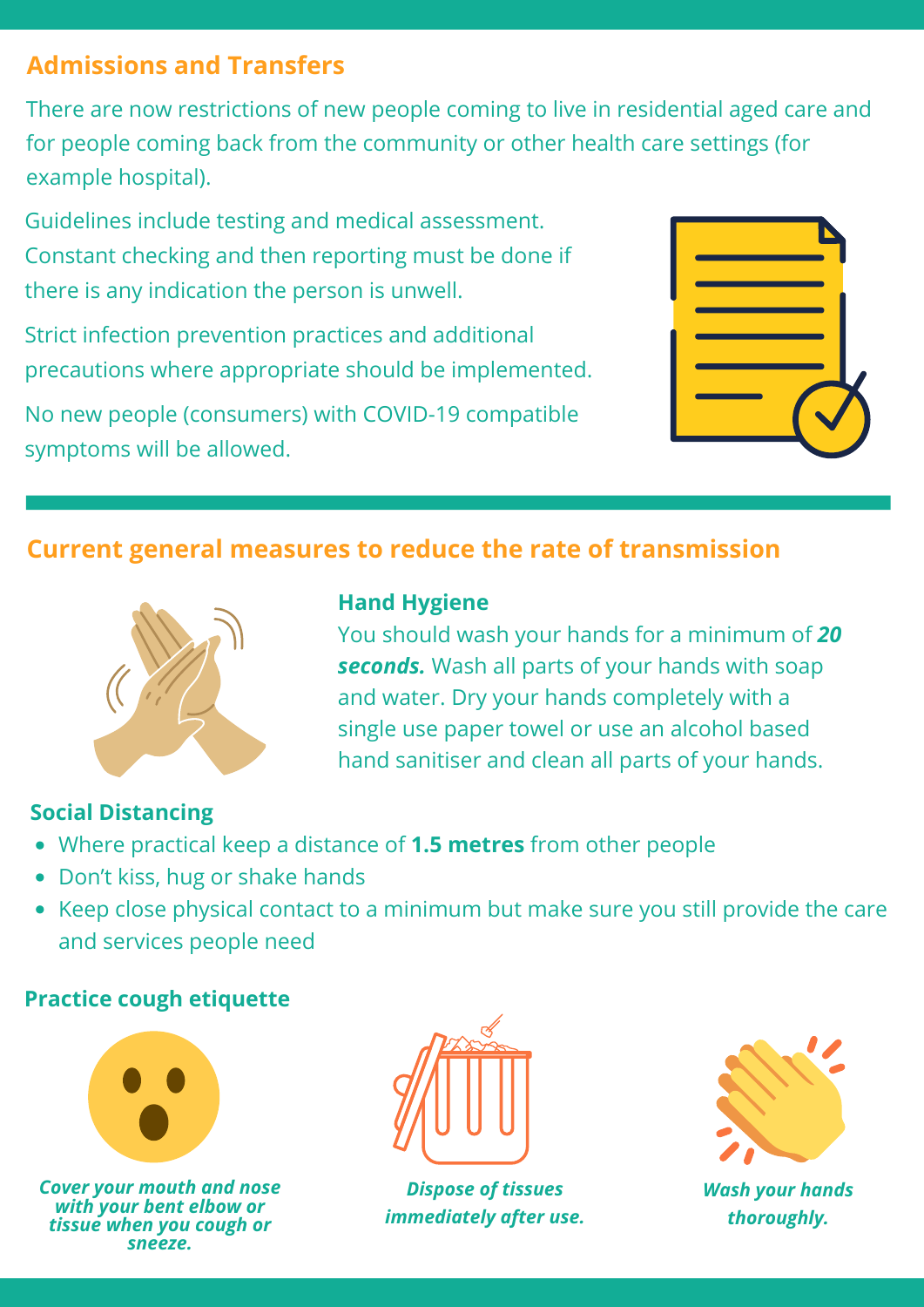# **Residential Aged Care Entry**

No one can enter a residential aged care service (including workers) if they have:



*Returned from any overseas country in the last 14 days*



*Been in contact with a confirmed case of COVID-19*



*Fever or symptoms including cough, sore throat or shortness of breath*



*All workers must stay home, self-isolate and let their workplace know*



*All workers should be tested if they have a fever, any respiratory illness symptoms or COVID-19 symptoms*

**From 1 May everyone including workers and all other visitors must have had their influenza vaccination to visit or work in residential aged care.**

> *If you work in home care check with your manager about any special restrictions or requirements.*

# **Identifying and Responding to COVID-19 in Older People**

If you observe a person having trouble; breathing, fever, coughing or with flu-like symptoms; tell the person in charge straight away. Older people may not have typical flu-like or respiratory symptoms. Also look out for and report:

- Signs of delirium
- Loss of appetite

Something just not right, the person is not their usual self The person in charge or manager should contact the person's doctor.